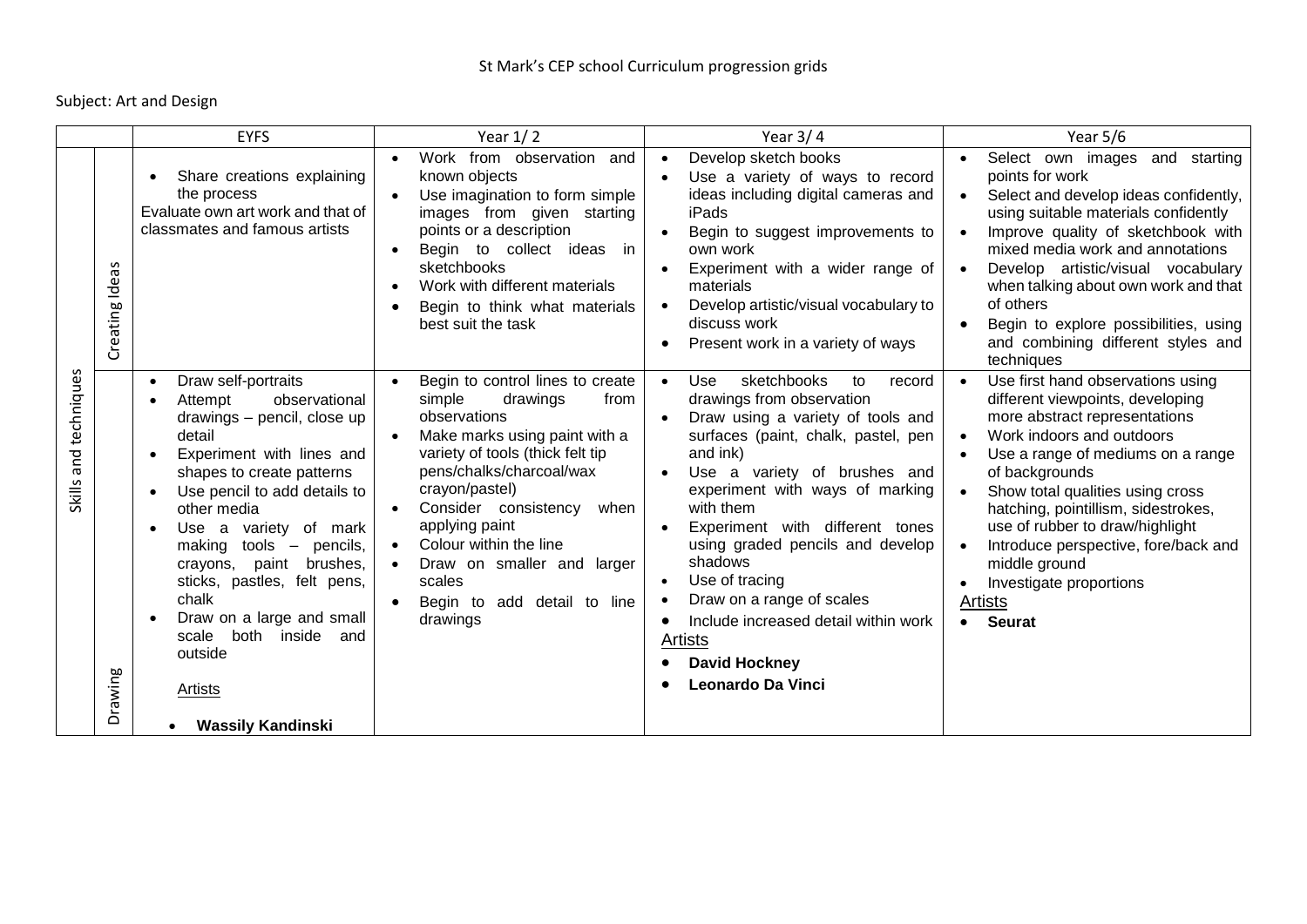| Experiment with colour, design,<br>texture, form and function<br>Mix colours with paint<br>$\bullet$<br>Create and different shades<br>of colour using tones of<br>black and white<br>Begin<br>to know<br>the<br>$\bullet$<br>secondary colours made<br>from primary colours<br>Use water colours to make<br>$\bullet$<br>a wash as a background<br>Paint<br>self-portraits<br>$\bullet$<br>choosing colours for the<br>purpose<br>Experiment with mixing<br>colours using a variety of<br>Working with Colour<br>media e.g. paint, pastels,<br>food colouring, chalk, pens<br>Artists<br><b>Mondrian</b><br>Van Gogh<br><b>Picasso</b> | Recognise and name primary<br>$\bullet$<br>and secondary colours<br>Mix primary colours to make<br>$\bullet$<br>secondary colours<br>Share colour charts to compare<br>$\bullet$<br>variations of the same colour<br>Create and experiment with<br>$\bullet$<br>shades of colour and name<br>some of these<br>Recognise warm and<br>cold<br>$\bullet$<br>colours<br>Create<br>washes<br>$\bullet$<br>to<br>form<br>backgrounds<br>Explore<br>the<br>relationship<br>$\bullet$<br>between mood and colour<br><b>Artists</b><br>Kandinsky<br>$\bullet$<br><b>Paul Klee</b><br><b>Jackson Pollock</b> | Mix and match colours (create<br>$\bullet$<br>palettes to match images)<br>Lighten and darken tones using<br>black and white<br>Begin to experiment with colour to<br>create more abstract colour palettes<br>(e.g. blues for leaves)<br>with<br>Experiment<br>watercolour,<br>exploring intensity of colour to<br>develop shades<br>Explore<br>complementary<br>and<br>opposing<br>colours<br>in creating<br>patterns<br>Artists<br><b>Ruth Daniels</b><br><b>Carol Simms</b><br>$\bullet$<br><b>Bridget Reilly</b><br><b>Mondrian</b><br><b>Matisse</b> | Build on previous work with colour by<br>$\bullet$<br>exploring intensity<br>Introduce acrylic paint<br>$\bullet$<br>Develop watercolour techniques<br>$\bullet$<br>Explore using limited colour palettes<br>$\bullet$<br>Investigate working on canvas<br>$\bullet$<br>experiment with colour in creating an<br>effect<br>Mark make with paint (dashes, blocks<br>$\bullet$<br>of colour, strokes, points)<br>Develop fine brush strokes<br>$\bullet$<br>Artists<br><b>Cezanne</b><br>$\bullet$<br>Derain<br>Georgia O'Keefe<br><b>William Morris</b><br>Van Gogh              |
|-----------------------------------------------------------------------------------------------------------------------------------------------------------------------------------------------------------------------------------------------------------------------------------------------------------------------------------------------------------------------------------------------------------------------------------------------------------------------------------------------------------------------------------------------------------------------------------------------------------------------------------------|----------------------------------------------------------------------------------------------------------------------------------------------------------------------------------------------------------------------------------------------------------------------------------------------------------------------------------------------------------------------------------------------------------------------------------------------------------------------------------------------------------------------------------------------------------------------------------------------------|-----------------------------------------------------------------------------------------------------------------------------------------------------------------------------------------------------------------------------------------------------------------------------------------------------------------------------------------------------------------------------------------------------------------------------------------------------------------------------------------------------------------------------------------------------------|---------------------------------------------------------------------------------------------------------------------------------------------------------------------------------------------------------------------------------------------------------------------------------------------------------------------------------------------------------------------------------------------------------------------------------------------------------------------------------------------------------------------------------------------------------------------------------|
| Experiment with a variety of<br>techniques<br>printing<br>considering the appropriate<br>technique for the purpose<br>Print on a small and large<br>$\bullet$<br>scale e.g. finger printing<br>and mopping paint in the<br>outside area<br>Investigate<br>printing<br>techniques with resources<br>e.g. block printing,<br>3d<br>collage printing<br>Consider the pattern and<br>effect when printing<br>Printing<br>Artists<br><b>Paul Klee</b>                                                                                                                                                                                        | Finger print, sponge print, block<br>$\bullet$<br>print to<br>form<br>patterns,<br>experiment with amounts of<br>paint applied and develop<br>control<br>Develop controlled<br>$\bullet$<br>printing<br>against outline /within cut out<br>shapes<br>Experiment<br>with<br>marbling,<br>$\bullet$<br>investigating how ink floats and<br>changes with movement<br><b>Artists</b><br><b>Chinese Block prints</b><br>'Mud hand circle' by Richard<br>Long                                                                                                                                            | Use roller and ink printing. Use<br>simple block shapes formed by<br>children<br>Blend two colours when printing<br>Using roller & inks, take prints from<br>other objects (leaves, fabric,<br>corrugated card) to show texture<br>Make string print, create low relief<br>prints with string on cardboard and<br>repeated<br>form<br>patterns.<br>tessellations and overlays<br>Form string roller prints to create<br>continuous patterns<br>Artists<br><b>Stacey Chapman</b>                                                                           | Create polystyrene printing blocks to<br>$\bullet$<br>use with roller and ink<br>Explore monoprinting (see below for<br>artists)<br>Explore Intaglio (copper etching)<br>using thick cardboard etched with<br>sharp pencil point<br>Experiment with screen printing<br>$\bullet$<br>Design and create motifs to be turned<br>$\bullet$<br>into printing block images<br>Introduce fabric block printing<br>Investigate techniques from paper<br>$\bullet$<br>printing to work on fabrics<br>Artists<br><b>Tracey Emin</b><br><b>Andy Warhol</b><br><b>Jim Dine</b><br>$\bullet$ |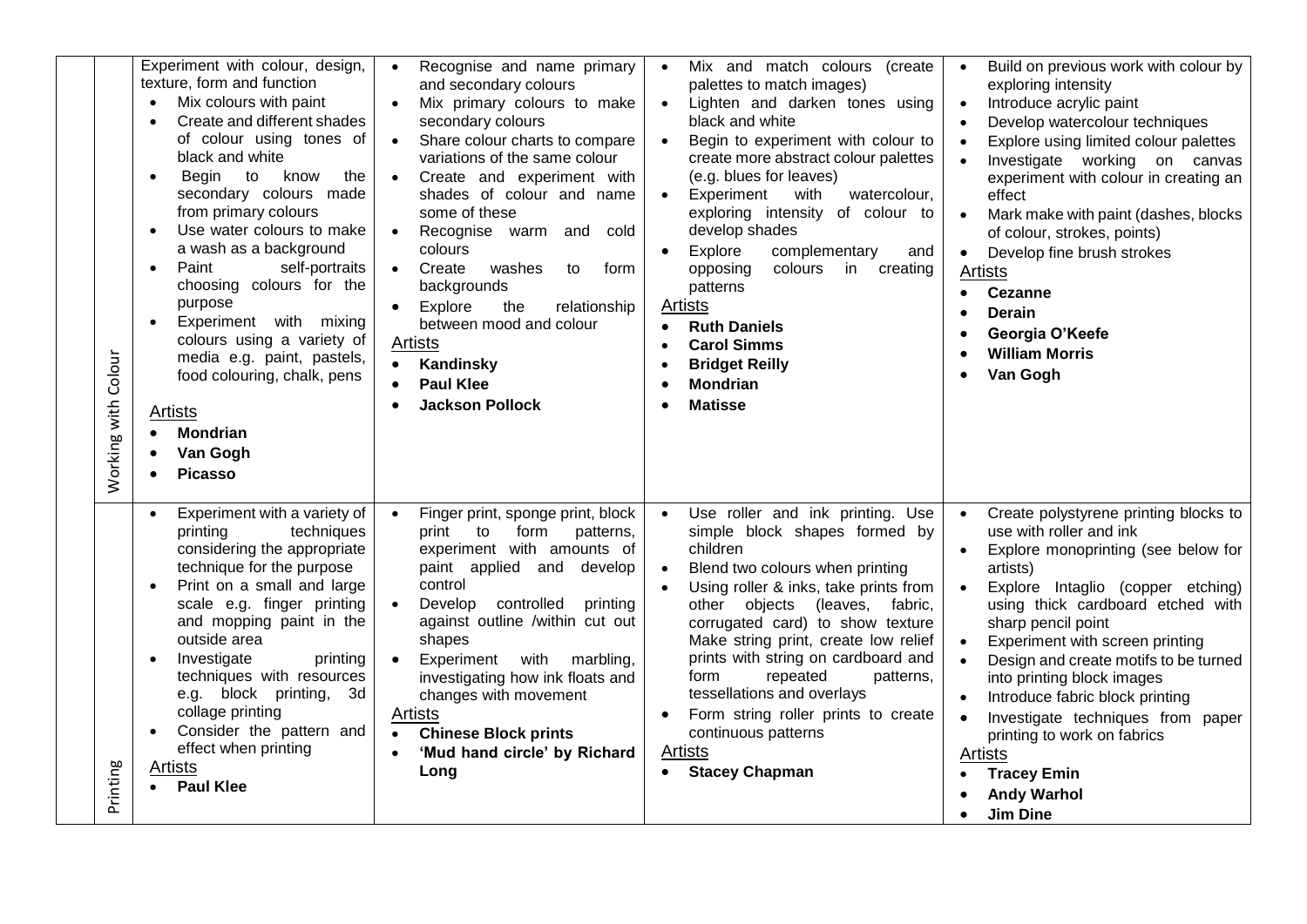| Sculpture | Experiment with making 3d<br>$\bullet$<br>models<br>Experiment with sculpting<br>materials<br>different<br>to<br>achieve a desired effect<br>Experiment with malleable<br>materials - playdough, salt<br>dough, clay, plasticine<br>Use a variety of sculpting<br>techniques<br>rolling,<br>$\overline{\phantom{m}}$<br>pinching,<br>coiling,<br>smoothing, printing<br>Create sculptures using a<br>range of materials<br>Artists<br>Bernini | Develop understanding of 2D<br>and 3D in terms of artwork -<br>paintings/sculptures<br>Look at sculptures by known<br>$\bullet$<br>artists and natural objects as<br>starting points for own work<br>Investigate a range of different<br>materials and experiment with<br>how they can be connected<br>together to<br>form<br>simple<br>structures<br>Look at sculptures and try to<br>recreate them using everyday<br>objects/range of materials<br>Begin to form own 3D pieces<br>Investigate clay - pinching,<br>rolling, twisting, scratching and<br>coiling and add details and<br>textures using tools<br><b>Artists</b><br><b>Anthony Gormley</b><br><b>Louise Bourgeois</b><br>Jean Arp | Develop confidence working with<br>clay adding greater detail and<br>texture<br>Add colour once clay is dried<br>Investigate ways of joining clay -<br>scratch and slip<br>Introduce 'modroc'<br>Create work on a larger scale as a<br>group<br>Use pipe cleaners/wire to create<br>sculptures of human forms<br>Artists<br><b>Henry Moore</b><br><b>Marc Quinn</b><br><b>Aztec/Benin cultural sculptures</b> | Design and create sculpture, both<br>small and large scale<br>Make masks from a range of cultures<br>and traditions, building a collage<br>element into the sculptural process<br>Use objects around us to form<br>sculptures<br>Use wires to create malleable forms<br>$\bullet$<br>Build upon wire to create forms which<br>can then be padded out (e.g. with<br>newspaper) and covered (e.g. with<br>modroc)<br>Create human<br>forms<br>showing<br>movement<br><b>Artists</b><br>Cornelia Parker |
|-----------|-----------------------------------------------------------------------------------------------------------------------------------------------------------------------------------------------------------------------------------------------------------------------------------------------------------------------------------------------------------------------------------------------------------------------------------------------|-------------------------------------------------------------------------------------------------------------------------------------------------------------------------------------------------------------------------------------------------------------------------------------------------------------------------------------------------------------------------------------------------------------------------------------------------------------------------------------------------------------------------------------------------------------------------------------------------------------------------------------------------------------------------------------------------|---------------------------------------------------------------------------------------------------------------------------------------------------------------------------------------------------------------------------------------------------------------------------------------------------------------------------------------------------------------------------------------------------------------|------------------------------------------------------------------------------------------------------------------------------------------------------------------------------------------------------------------------------------------------------------------------------------------------------------------------------------------------------------------------------------------------------------------------------------------------------------------------------------------------------|
|-----------|-----------------------------------------------------------------------------------------------------------------------------------------------------------------------------------------------------------------------------------------------------------------------------------------------------------------------------------------------------------------------------------------------------------------------------------------------|-------------------------------------------------------------------------------------------------------------------------------------------------------------------------------------------------------------------------------------------------------------------------------------------------------------------------------------------------------------------------------------------------------------------------------------------------------------------------------------------------------------------------------------------------------------------------------------------------------------------------------------------------------------------------------------------------|---------------------------------------------------------------------------------------------------------------------------------------------------------------------------------------------------------------------------------------------------------------------------------------------------------------------------------------------------------------------------------------------------------------|------------------------------------------------------------------------------------------------------------------------------------------------------------------------------------------------------------------------------------------------------------------------------------------------------------------------------------------------------------------------------------------------------------------------------------------------------------------------------------------------------|